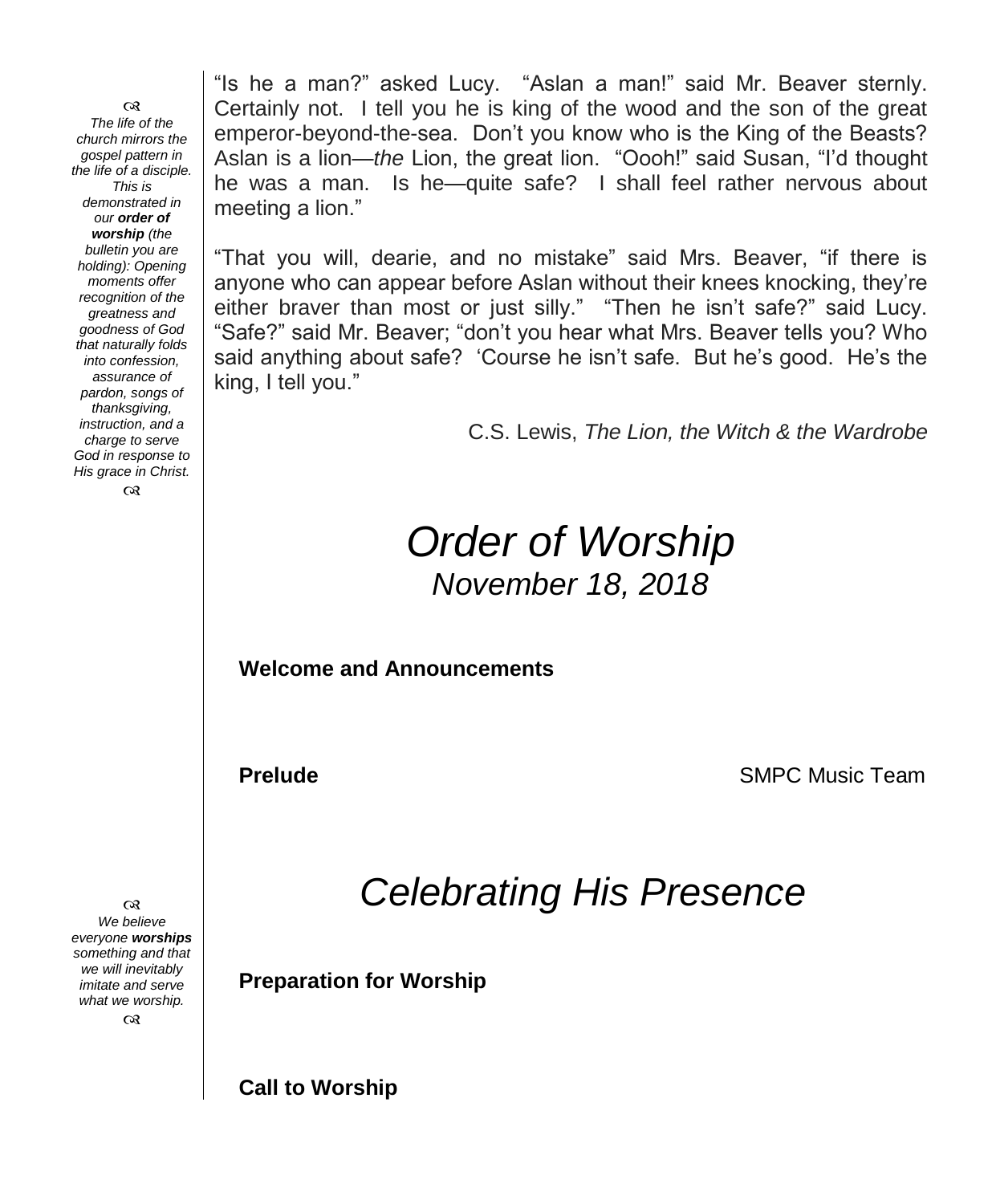## *O Splendor of God's Glory Bright*

O Splendor of God's glory bright, from light eternal bringing light, O Light of light, light's living Spring, true Day, all days illumining:

And now to You our prayers ascend, O Father, glorious without end; We plead with Sovereign Grace for pow'r to conquer in temptation's hour.

O joyful be the passing day with thoughts as pure as morning's ray, With faith like noontide shining bright, our souls unshadowed by the night.

**Invocation**

**A Gospel Moment** 

#### **The Prayer of Confession and Repentance**

Be gracious to me, O God, according to Your lovingkindness, according to the greatness of Your compassion blot out my transgressions. Wash me thoroughly from my iniquity, and cleanse me from my sin. For I know my transgressions, and my sin is ever before me. Against You, You only, I have sinned, and done what is evil in Your sight, so that You are justified when You speak, and blameless when You judge. Behold, I was brought forth in iniquity, and in sin my mother conceived me… Purify me with hyssop, and I shall be clean, wash me, and I shall be whiter than snow. Hide Your face from my sins, and blot out all my iniquities. Create in me a clean heart, O God, and renew a steadfast spirit within me. Do not cast me away from Your presence, and do not take Your Holy Spirit from me. Restore to me the joy of Your salvation, and sustain me with a willing spirit… The sacrifices of God are a broken spirit; a broken and contrite heart, O God, You will not despise (Ps 51:1-5, 7, 9-12, 17).

 $\alpha$ *The gospel moment is a time we use to remind people of the death and resurrection of Jesus Christ. By His obedience we are justified, and by His death we are reconciled to God. As we apprehend this we are ready to confess our sin.*  $\infty$ 

 $\infty$ *Since we understand that we are redeemed sinners, we agree with God about our sin to the end that we might be confirmed in the forgiveness and absolution we have in Christ. This pattern of confession makes way for affirmation and confirmation of God's covenant promise that He assures every believer of pardon for the sake of Christ's obedience and substitution.*  $\Omega$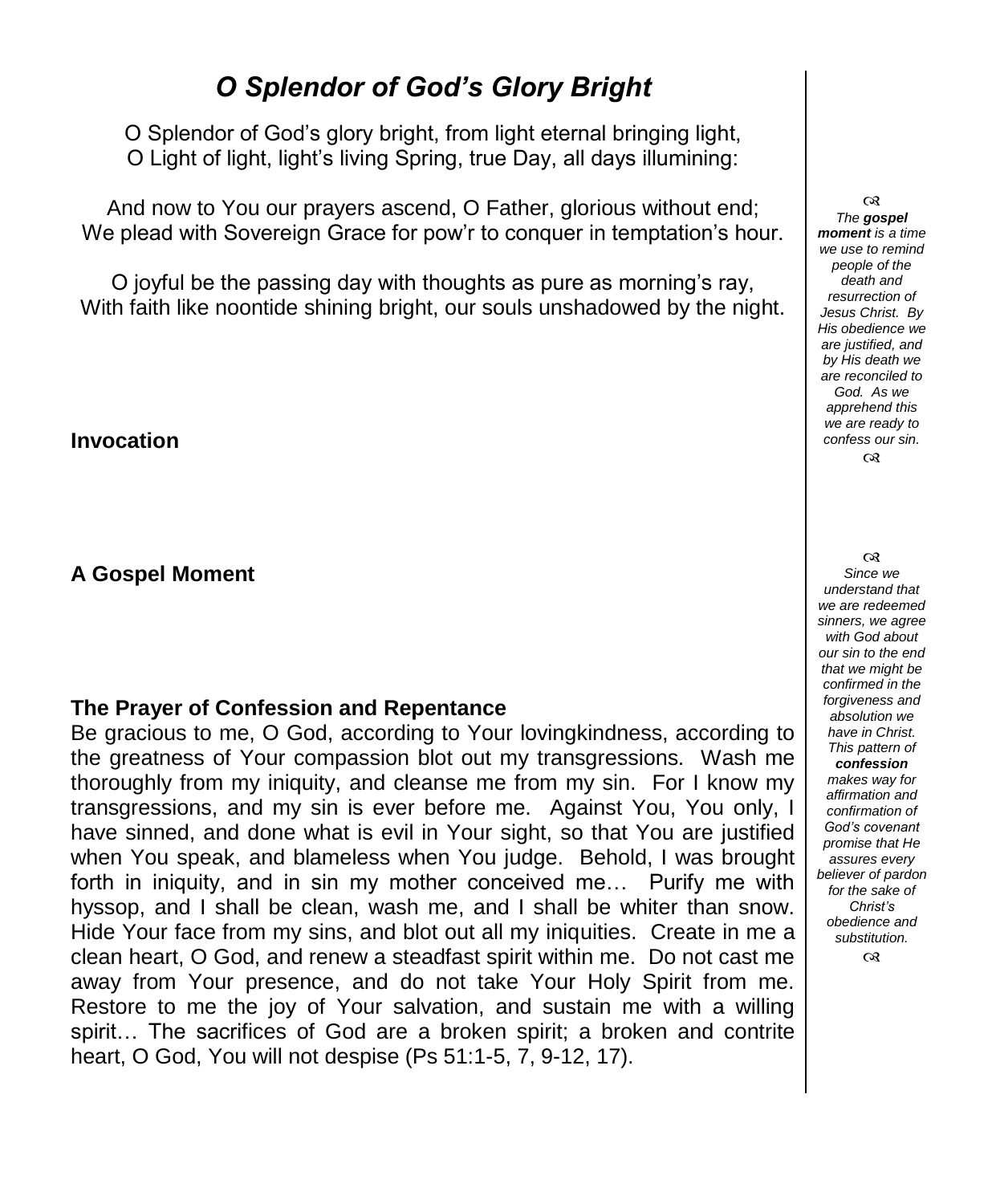#### **Assurance of Pardon** *People:* Thanks be to God!

෬

*For assurance of pardon, the man who has faith is the man who is no longer looking at himself and no longer looking to himself. He looks entirely to the Lord Jesus Christ and His finished work, and rests on that alone". –Martyn Lloyd-Jones*  $\infty$ 

## *I'm Justified*

Most Holy Judge I stood before You guilty, When You sent Jesus to the cross for my sin. There Your love was revealed, Your justice vindicated; One sacrifice has paid the cost for all who trust in Jesus. *(chorus)*

*Chorus:* Now I'm justified, You declare me righteous; Justified by the blood of the Lamb. Justified freely by Your mercy, by faith I stand and I'm justified.

I come to You and I can call You Father, There is no fear, there is no shame before You. For by Your gift of grace, now I am one of Your children; An heir with those who bear Your name and share the hope of glory. *(chorus)* 

*(last time: repeat chorus)*

By faith I stand and I'm justified.

**The Blessing** *Minister:* The grace of God be with you. *People:* And also with you.

**Greeting One Another in the Name of the Lord**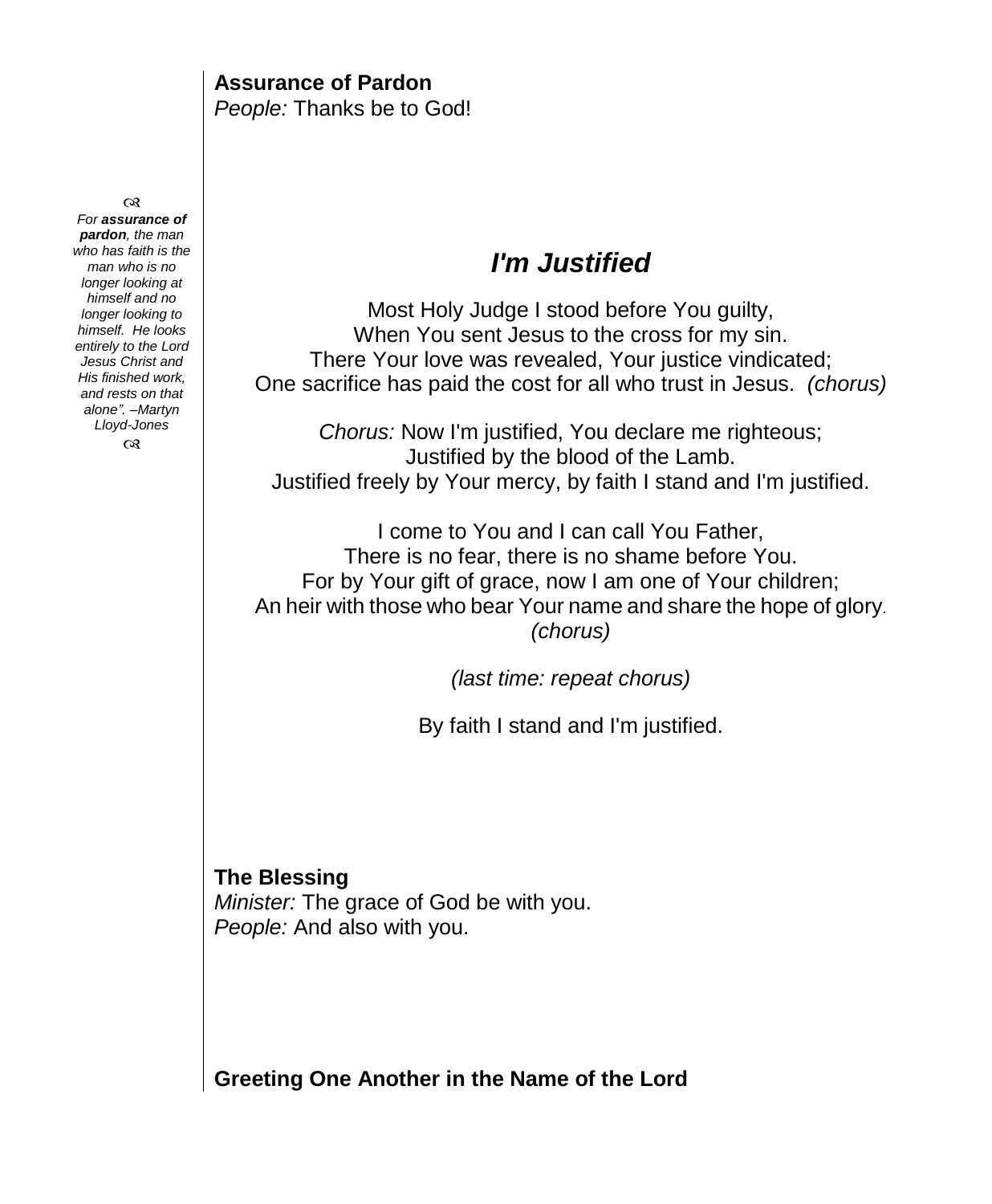# *Experiencing Renewal*

## *Arise, My Soul, Arise*

Arise, my soul, arise, shake off your guilty fears; The bleeding sacrifice on my behalf appears. Before the throne my Surety stands, Before the throne my Surety stands, My name is written on His hands.

He ever lives above for me to intercede, His all-redeeming love, His precious blood to plead. His blood atoned for every race, His blood atoned for every race, And sprinkles now the throne of grace. *(chorus)*

Five bleeding wounds He bears, received on Calvary; They pour effectual prayers, they strongly plead for me. Forgive him, O forgive they cry, Forgive him, O forgive they cry, Don't let that ransomed sinner die!

My God is reconciled, His pardoning voice I hear; He owns me for His child, I can no longer fear; With confidence I now draw nigh, With confidence I now draw nigh. And "Father, Abba, Father!" cry. *(chorus)*

*Chorus:* Arise, arise, arise, arise, my soul, arise; Arise, arise, arise, arise, my soul, arise, Shake off your guilty fears and rise.

*(last time repeat chorus)*

 $\Omega$ *Now that we have reenacted the story of the gospel as a church community. We now experience the renewal merited for us by Jesus Christ. We express this renewal in our singing praises to Jesus for His great mercy towards us.*  $\infty$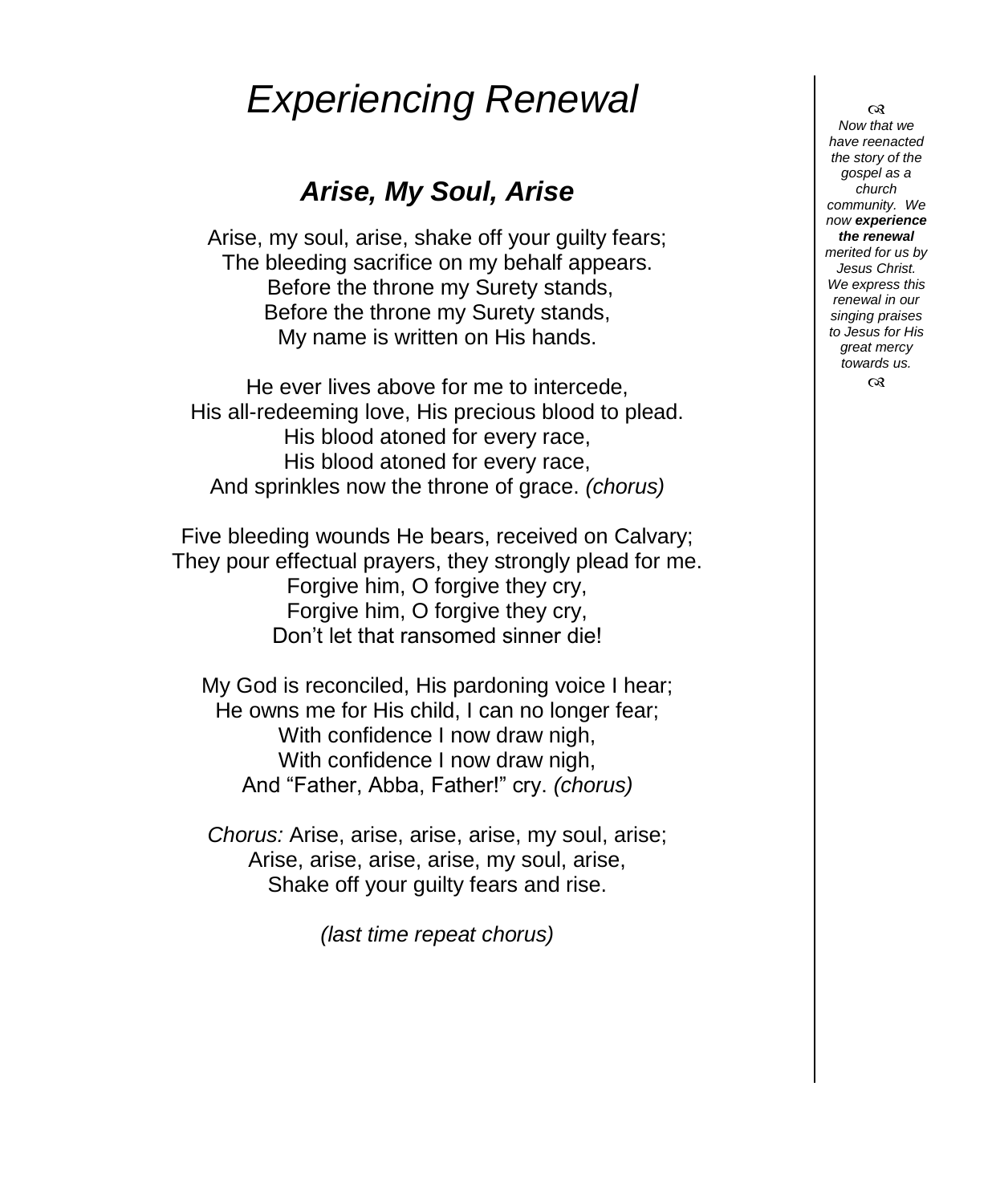## *As The Deer*

As the deer panteth for the water, so my soul longeth after Thee. You alone are my heart's desire, and I long to worship Thee. You alone are my strength, my shield; to You alone may my spirit yield. You alone are my heart's desire, and I long to worship Thee.

You're my friend and You are my brother even though You are a King. I love you more than any other, so much more than anything. \*You alone are my strength, my shield; to You alone may my spirit yield. You alone are my heart's desire, and I long to worship Thee.

*(\*repeat at asterisk)*

#### **Pastoral Prayer**

#### **Song of Preparation to Hear God's Word**

## *Come Boldly to the Throne of Grace*

Come boldly to the throne of grace, though lost, and blind and lame; Jehovah is the sinner's Friend, and ever was the same. "How can I come?" some soul may say, "I'm lame and cannot walk; My guilt and sin have stopped my mouth; I sigh, but dare not talk."

*Chorus:* He makes the dead to hear His voice; He makes the blind to see; The sinner lost He came to save, and set the prisoner free. Come boldly to the throne of grace, ye wretched sinners come; And lay your load at Jesus' feet, and plead what He has done.

Come boldly to the throne of grace, for Jesus fills the throne; And those He kills He makes alive; He hears the sigh or groan. Poor bankrupt souls, who feel and know the hell of sin within, Come boldly to the throne of grace; the Lord will take you in. *(chorus)*

Come boldly to the throne of grace, though lost, and blind and lame; Jehovah is the sinner's Friend, and ever was the same.

 $\infty$ *Jesus, our shepherd, prays with us and for us. We pray the pastoral prayer expecting the Holy Spirit to minister Jesus' benefits to us as He prays for us.*  $\alpha$ 

 $\infty$ *(children 4-6 years are dismissed to Children's Church at this time)*  $\infty$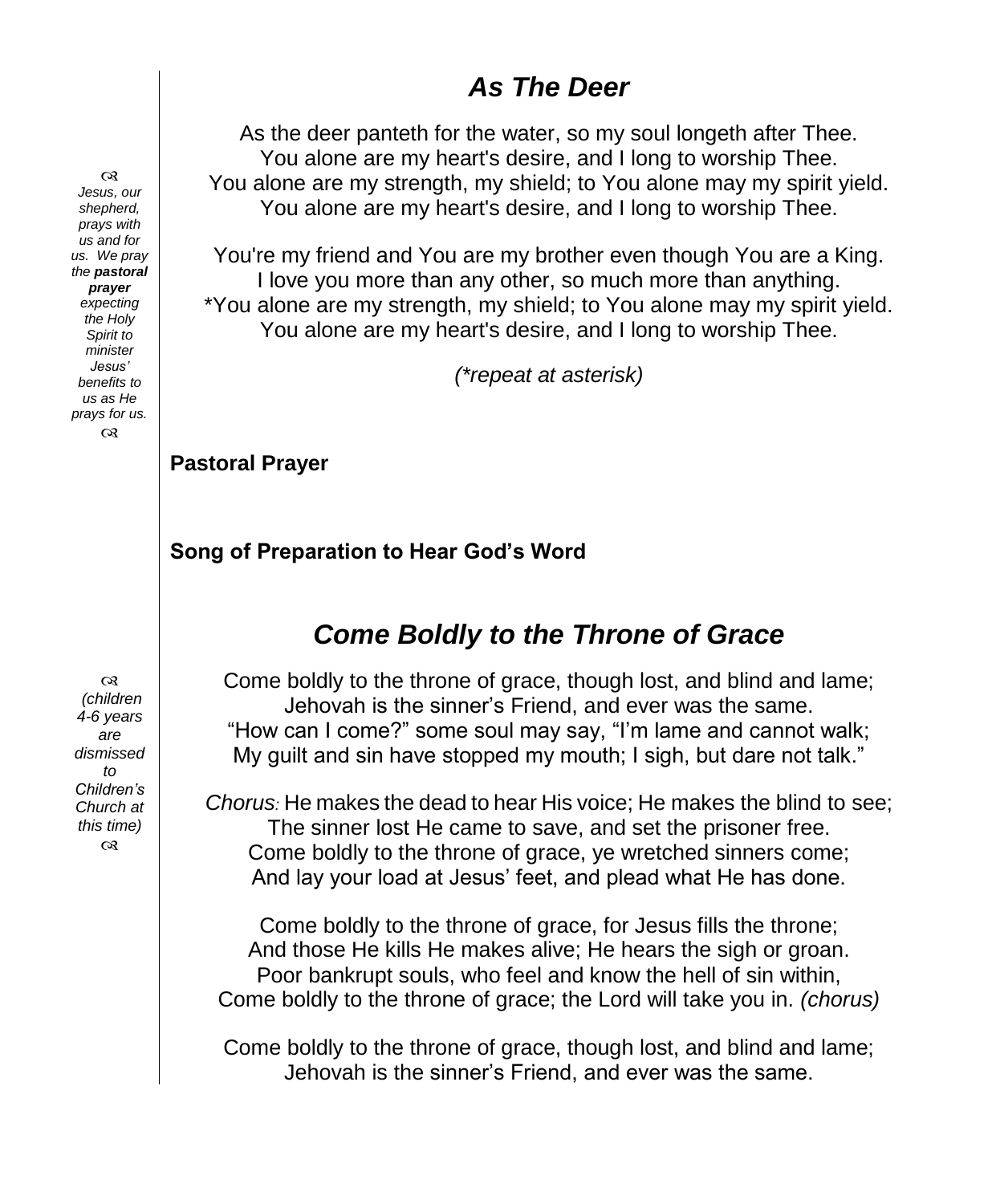# *Deepening Our Commitment*

#### **Preaching of the Word Tim Posey**

Series: The Superiority of Christ "Faith Put to the Test" Hebrews 11:17-19 Theme: *An Undivided Heart*

Introduction:

I. Knowing God's tests

II. Understanding God's tests

III. Needing God's tests

IV. Passing God's tests

Conclusion:

 $\infty$ *Since Jesus Christ has committed Himself to us in the laying down of His precious life, we are reminded of this in the preaching of the Word and likewise called to a daily, deepening commitment to follow after Him.*  $\infty$